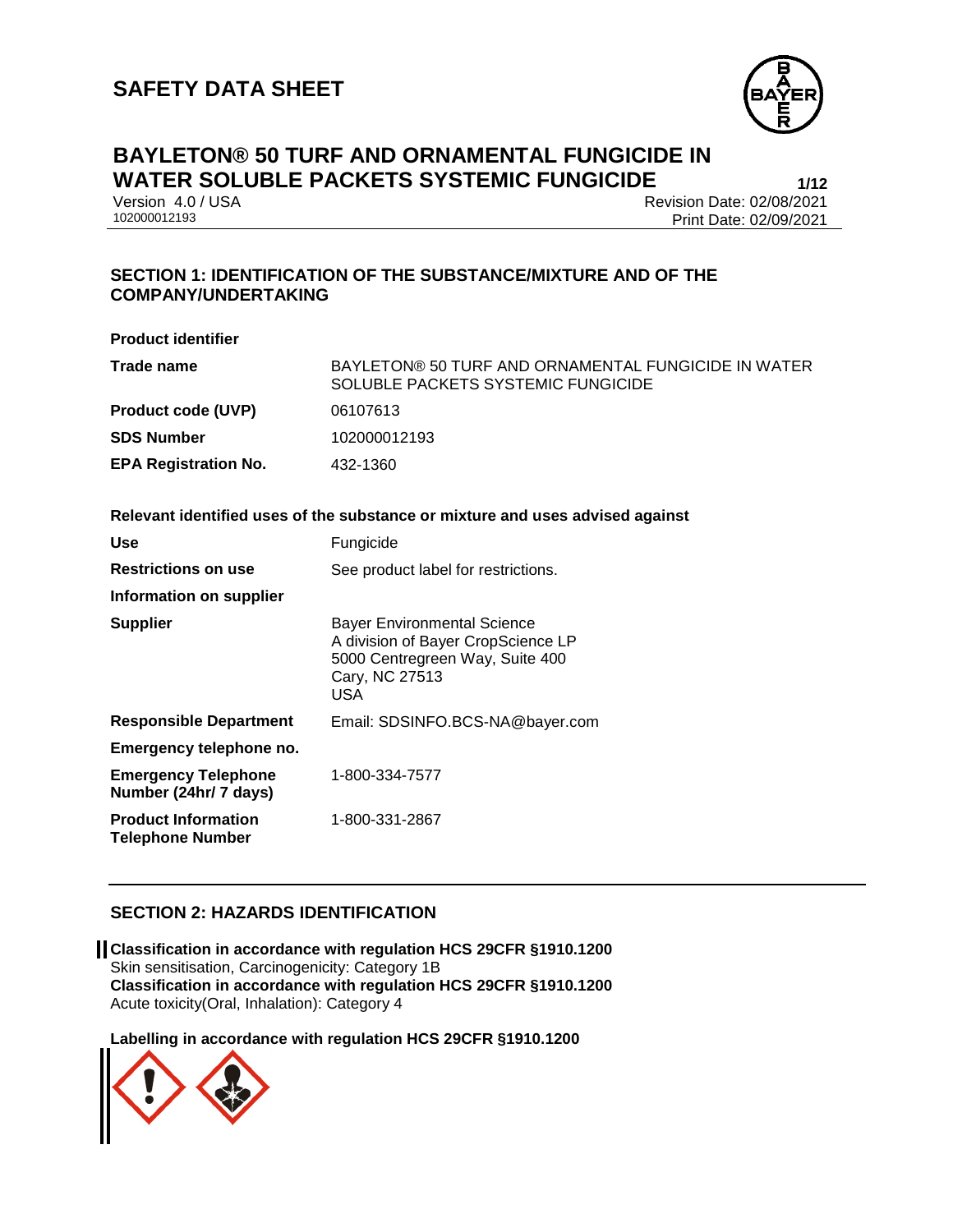

## **BAYLETON® 50 TURF AND ORNAMENTAL FUNGICIDE IN WATER SOLUBLE PACKETS SYSTEMIC FUNGICIDE 2/12**

Version 4.0 / USA Revision Date: 02/08/2021 Print Date: 02/09/2021

### **Signal word**: Danger

#### **Hazard statements**

May cause an allergic skin reaction. May cause cancer. Harmful if swallowed or if inhaled.

#### **Precautionary statements**

Avoid breathing dust, mist, spray. Contaminated work clothing should not be allowed out of the workplace. Obtain special instructions before use. Do not handle until all safety precautions have been read and understood. Wear protective gloves/protective clothing/eye protection/face protection. Wash thoroughly after handling. Do not eat, drink or smoke when using this product. Use only outdoors or in a well-ventilated area. IF ON SKIN: Wash with plenty of water/ soap. If skin irritation or rash occurs: Get medical advice/ attention. Specific treatment (see supplemental first aid instructions on this label). Wash contaminated clothing before reuse. IF exposed or concerned: Get medical advice/ attention. IF SWALLOWED: Call a POISON CENTER/doctor/physician if you feel unwell. Rinse mouth. IF INHALED: Remove person to fresh air and keep comfortable for breathing. Call a POISON CENTER/doctor/physician if you feel unwell. Store locked up. Dispose of contents/container in accordance with local regulation.

#### **Hazards Not Otherwise Classified (HNOC)**

No physical hazards not otherwise classified. No health hazards not otherwise classified.

### **SECTION 3: COMPOSITION/INFORMATION ON INGREDIENTS**

| <b>Hazardous Component Name</b>                           | CAS-No.    | Concentration % by weight |
|-----------------------------------------------------------|------------|---------------------------|
| <b>Triadimefon</b>                                        | 43121-43-3 | 50.0                      |
| Sodium dodecylbenzenesulfonate                            | 25155-30-0 | 1.83                      |
|                                                           | 8061-51-6  | 8.00                      |
| Sodium lignosulphonate<br>Crystalline quartz (respirable) | 14808-60-7 | 0.37                      |

### **SECTION 4: FIRST AID MEASURES**

#### **Description of first aid measures**

**General advice** When possible, have the product container or label with you when calling a poison control center or doctor or going for treatment.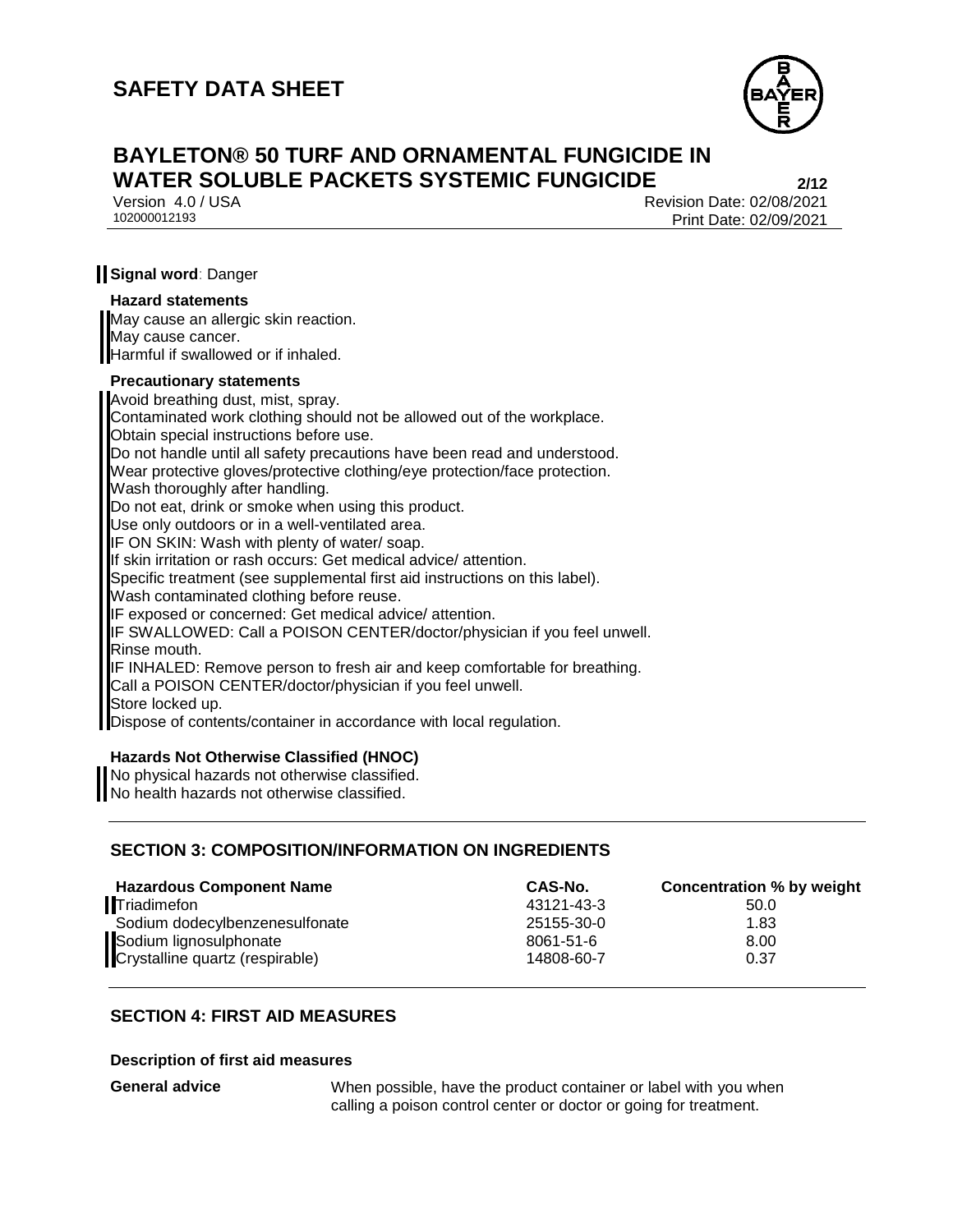

# **BAYLETON® 50 TURF AND ORNAMENTAL FUNGICIDE IN WATER SOLUBLE PACKETS SYSTEMIC FUNGICIDE 3/12**

| Version 4.0 / USA | Revision Date: 02/08/2021 |
|-------------------|---------------------------|
| 102000012193      | Print Date: 02/09/2021    |
|                   |                           |

| <b>Inhalation</b>                                                          | Move to fresh air. If person is not breathing, call 911 or an ambulance,<br>then give artificial respiration, preferably mouth-to-mouth if possible.<br>Call a physician or poison control center immediately.                                                         |  |  |
|----------------------------------------------------------------------------|------------------------------------------------------------------------------------------------------------------------------------------------------------------------------------------------------------------------------------------------------------------------|--|--|
| <b>Skin contact</b>                                                        | Wash off immediately with plenty of water for at least 15 minutes. Take<br>off contaminated clothing and shoes immediately. Call a physician or<br>poison control center immediately.                                                                                  |  |  |
| Eye contact                                                                | Hold eye open and rinse slowly and gently with water for 15-20<br>minutes. Remove contact lenses, if present, after the first 5 minutes,<br>then continue rinsing eye. Call a physician or poison control center<br>immediately.                                       |  |  |
| Ingestion                                                                  | Call a physician or poison control center immediately. Rinse out mouth<br>and give water in small sips to drink. DO NOT induce vomiting unless<br>directed to do so by a physician or poison control center. Never give<br>anything by mouth to an unconscious person. |  |  |
| Most important symptoms and effects, both acute and delayed                |                                                                                                                                                                                                                                                                        |  |  |
| <b>Symptoms</b>                                                            | To date no symptoms are known.                                                                                                                                                                                                                                         |  |  |
| Indication of any immediate medical attention and special treatment needed |                                                                                                                                                                                                                                                                        |  |  |
| Treatment                                                                  | Appropriate supportive and symptomatic treatment as indicated by the<br>patient's condition is recommended.                                                                                                                                                            |  |  |

### **SECTION 5: FIREFIGHTING MEASURES**

| <b>Extinguishing media</b>                                         |                                                                                                                                                                                                                                       |  |  |
|--------------------------------------------------------------------|---------------------------------------------------------------------------------------------------------------------------------------------------------------------------------------------------------------------------------------|--|--|
| <b>Suitable</b>                                                    | Water, Carbon dioxide (CO2), Foam, Dry chemical                                                                                                                                                                                       |  |  |
| <b>Unsuitable</b>                                                  | High volume water jet                                                                                                                                                                                                                 |  |  |
| <b>Special hazards arising</b><br>from the substance or<br>mixture | Accumulation of fine dust may entail the risk of a dust explosion in the<br>presence of air., In the event of fire the following may be released:,<br>Amines, Nitrogen oxides (NOx), Carbon monoxide (CO), Hydrogen<br>chloride (HCI) |  |  |
| <b>Advice for firefighters</b>                                     |                                                                                                                                                                                                                                       |  |  |
| <b>Special protective</b><br>equipment for firefighters            | Firefighters should wear NIOSH approved self-contained breathing<br>apparatus and full protective clothing.                                                                                                                           |  |  |
| <b>Further information</b>                                         | Keep out of smoke. Fight fire from upwind position. Cool closed<br>containers exposed to fire with water spray. Do not allow run-off from<br>fire fighting to enter drains or water courses.                                          |  |  |
| <b>Flash point</b>                                                 | No data available                                                                                                                                                                                                                     |  |  |
| <b>Auto-ignition temperature</b>                                   | No data available                                                                                                                                                                                                                     |  |  |
| Lower explosion limit                                              | No data available                                                                                                                                                                                                                     |  |  |
| <b>Upper explosion limit</b>                                       | No data available                                                                                                                                                                                                                     |  |  |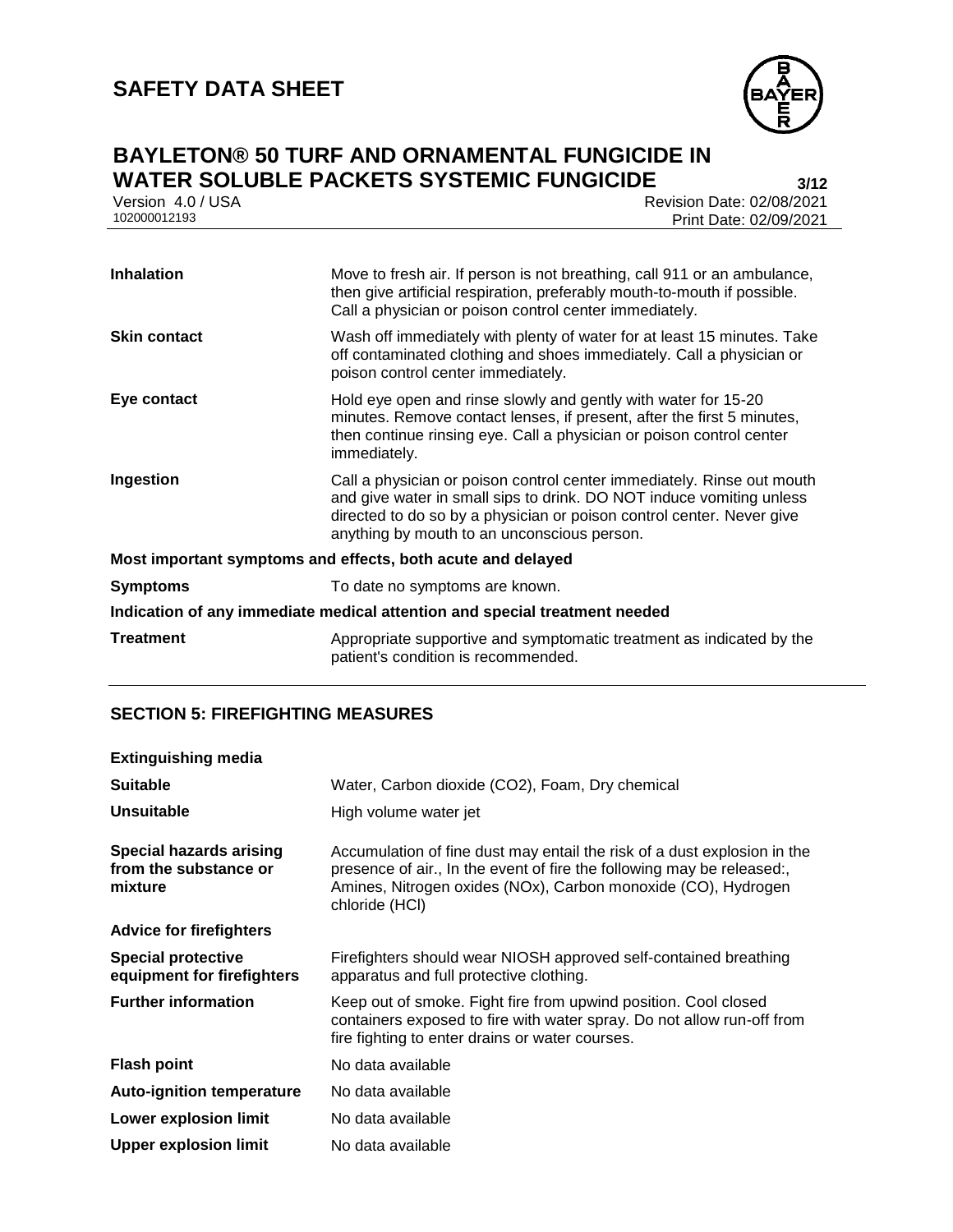

## **BAYLETON® 50 TURF AND ORNAMENTAL FUNGICIDE IN WATER SOLUBLE PACKETS SYSTEMIC FUNGICIDE 4/12**

Version 4.0 / USA Revision Date: 02/08/2021<br>102000012193 Print Date: 02/09/2021 Print Date: 02/09/2021

**Explosivity** Dust may form explosive mixture in air.

### **SECTION 6: ACCIDENTAL RELEASE MEASURES**

| Personal precautions, protective equipment and emergency procedures |                                                                                                                     |  |
|---------------------------------------------------------------------|---------------------------------------------------------------------------------------------------------------------|--|
| Precautions                                                         | Keep unauthorized people away. Isolate hazard area. Avoid contact<br>with spilled product or contaminated surfaces. |  |

#### **Methods and materials for containment and cleaning up**

| <b>Methods for cleaning up</b> | Avoid dust formation. Sweep up or vacuum up spillage and collect in<br>suitable container for disposal. Clean contaminated floors and objects<br>thoroughly, observing environmental regulations. |
|--------------------------------|---------------------------------------------------------------------------------------------------------------------------------------------------------------------------------------------------|
| <b>Additional advice</b>       | Use personal protective equipment. If the product is accidentally<br>spilled, do not allow to enter soil, waterways or waste water canal.                                                         |
| Reference to other sections    | Information regarding safe handling, see section 7.<br>Information regarding personal protective equipment, see section 8.<br>Information regarding waste disposal, see section 13.               |

### **SECTION 7: HANDLING AND STORAGE**

### **Precautions for safe handling**

| Advice on safe handling                                      | Handle and open container in a manner as to prevent spillage. Maintain<br>exposure levels below the exposure limit through the use of general and<br>local exhaust ventilation.                                                                                                                                                                                                                                                               |  |  |
|--------------------------------------------------------------|-----------------------------------------------------------------------------------------------------------------------------------------------------------------------------------------------------------------------------------------------------------------------------------------------------------------------------------------------------------------------------------------------------------------------------------------------|--|--|
| <b>Hygiene measures</b>                                      | Wash hands thoroughly with soap and water after handling and before<br>eating, drinking, chewing gum, using tobacco, using the toilet or<br>applying cosmetics.<br>Remove Personal Protective Equipment (PPE) immediately after<br>handling this product. Before removing gloves clean them with soap and<br>water. Remove soiled clothing immediately and clean thoroughly before<br>using again. Wash thoroughly and put on clean clothing. |  |  |
| Conditions for safe storage, including any incompatibilities |                                                                                                                                                                                                                                                                                                                                                                                                                                               |  |  |
| <b>Requirements for storage</b><br>areas and containers      | Store in a cool, dry place and in such a manner as to prevent cross<br>contamination with other crop protection products, fertilizers, food, and<br>feed. Store in original container and out of the reach of children,<br>preferably in a locked storage area.                                                                                                                                                                               |  |  |
| Advice on common storage                                     | Keep away from food, drink and animal feedingstuffs.                                                                                                                                                                                                                                                                                                                                                                                          |  |  |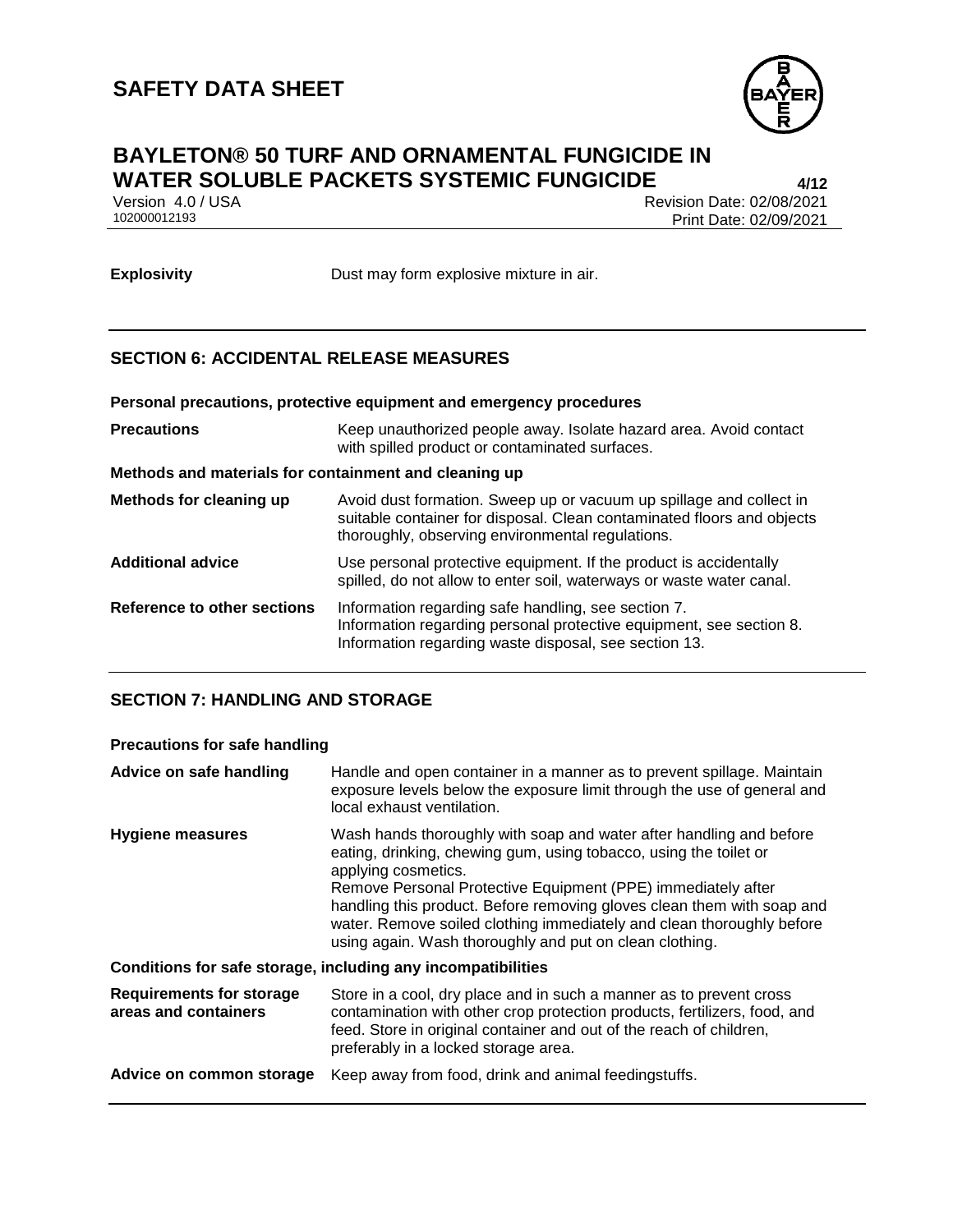

# **BAYLETON® 50 TURF AND ORNAMENTAL FUNGICIDE IN WATER SOLUBLE PACKETS SYSTEMIC FUNGICIDE 5/12**

Version 4.0 / USA Revision Date: 02/08/2021<br>102000012193 Print Date: 02/09/2021 Print Date: 02/09/2021

### **SECTION 8: EXPOSURE CONTROLS/PERSONAL PROTECTION**

### **Control parameters**

| <b>Components</b>                                        | CAS-No.    | <b>Control parameters</b>    | <b>Update</b> | <b>Basis</b>       |
|----------------------------------------------------------|------------|------------------------------|---------------|--------------------|
| Triadimefon                                              | 43121-43-3 | $0.7$ mg/m $3$<br>(SK-SEN)   |               | OES BCS*           |
| Crystalline quartz<br>(respirable)                       | 14808-60-7 | $0.025$ mg/m3<br>(TWA)       | 02 2012       | <b>ACGIH</b>       |
| (Respirable fraction.)                                   |            |                              |               |                    |
| Crystalline quartz<br>(respirable)                       | 14808-60-7 | $0.05$ mg/m3<br>(REL)        | 2016          | <b>NIOSH</b>       |
| (Respirable dust.)                                       |            |                              |               |                    |
| Crystalline quartz<br>(respirable)                       | 14808-60-7 | $0.05$ mg/m3<br>(TWA)        | 03 2016       | <b>OSHA</b>        |
| Crystalline quartz<br>(respirable)                       | 14808-60-7 | 0.025 mg/m3<br>(OSHA_ACT)    | 03 2016       | <b>OSHA</b>        |
| Crystalline quartz<br>(respirable)                       | 14808-60-7 | $0.05$ mg/m $3$<br>(PEL)     | 03 2016       | OSHA <sub>Z1</sub> |
| (Respirable dust.)                                       |            |                              |               |                    |
| Crystalline quartz<br>(respirable)                       | 14808-60-7 | $0.050$ mg/m3<br>(TWA)       | 01 2019       | TN OEL             |
| (Respirable dust.)                                       |            |                              |               |                    |
| Crystalline quartz<br>(respirable)<br>(Respirable dust.) | 14808-60-7 | $0.05$ mg/m3<br>(TWA PEL)    | 10 2016       | <b>US CA OEL</b>   |
| Crystalline quartz                                       | 14808-60-7 | 2.4millions of particles per | 2000          | $\overline{Z3}$    |
| (respirable)<br>(Respirable.)                            |            | cubic foot of air<br>(TWA)   |               |                    |
| Crystalline quartz<br>(respirable)<br>(Respirable.)      | 14808-60-7 | $0.1$ mg/m $3$<br>(TWA)      | 2000          | Z <sub>3</sub>     |

\*OES BCS: Internal Bayer AG, Crop Science Division "Occupational Exposure Standard"

#### **Exposure controls**

#### **Personal protective equipment**

In normal use and handling conditions please refer to the label and/or leaflet. In all other cases the following recommendations would apply.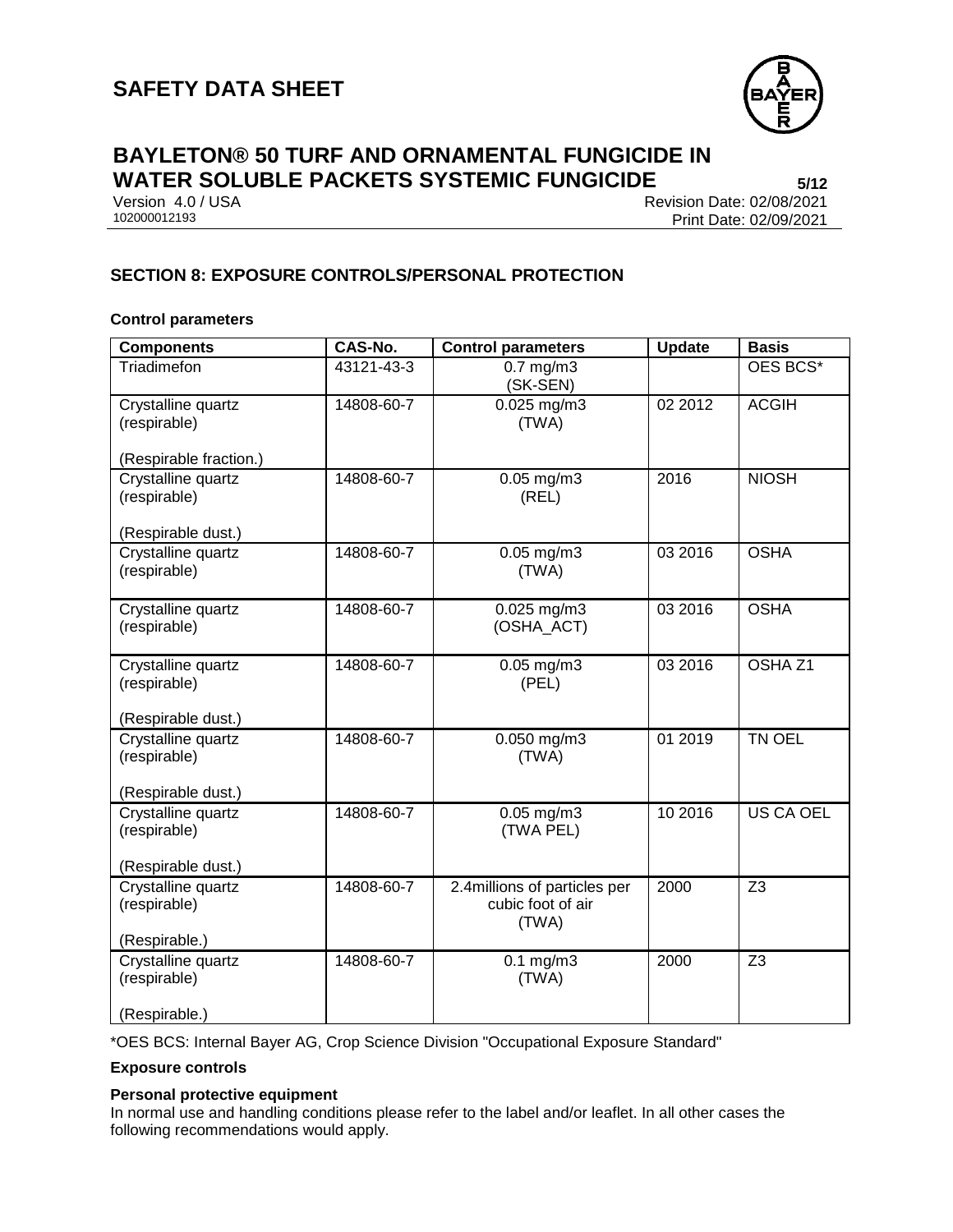

# **BAYLETON® 50 TURF AND ORNAMENTAL FUNGICIDE IN WATER SOLUBLE PACKETS SYSTEMIC FUNGICIDE**<br>**1.0/USA** Version 4.0/USA<br>**Revision Date: 02/08/2021**

Version 4.0 / USA Revision Date: 02/08/2021<br>102000012193 Print Date: 02/09/2021 Print Date: 02/09/2021

| <b>Respiratory protection</b>      | When respirators are required, select NIOSH approved equipment<br>based on actual or potential airborne concentrations and in<br>accordance with the appropriate regulatory standards and/or industry<br>recommendations. |
|------------------------------------|---------------------------------------------------------------------------------------------------------------------------------------------------------------------------------------------------------------------------|
| <b>Hand protection</b>             | Chemical-resistant gloves (barrier laminate, butyl rubber, nitrile<br>rubber or Viton)                                                                                                                                    |
| Eye protection                     | Safety glasses with side-shields                                                                                                                                                                                          |
| Skin and body protection           | Wear long-sleeved shirt and long pants and shoes plus socks.                                                                                                                                                              |
| <b>General protective measures</b> | Follow manufacturer's instructions for cleaning/maintaining PPE. If<br>no such instructions for washables, use detergent and warm/tepid<br>water.<br>Keep and wash PPE separately from other laundry.                     |

### **SECTION 9. PHYSICAL AND CHEMICAL PROPERTIES**

#### **Information on basic physical and chemical properties**

| Form                                                     | granular                              |
|----------------------------------------------------------|---------------------------------------|
| Colour                                                   | brown                                 |
| Odour                                                    | sharp, musty                          |
| <b>Odour Threshold</b>                                   | No data available                     |
| рH                                                       | $7.0 - 8.5(5%)$<br>aqueous suspension |
| <b>Melting point/range</b>                               | No data available                     |
| <b>Boiling Point</b>                                     | No data available                     |
| <b>Flash point</b>                                       | No data available                     |
| <b>Flammability</b>                                      | No data available                     |
| <b>Auto-ignition temperature</b>                         | No data available                     |
| <b>Minimum ignition energy</b>                           | No data available                     |
| Self-accelarating<br>decomposition temperature<br>(SADT) | No data available                     |
| <b>Upper explosion limit</b>                             | No data available                     |
| <b>Lower explosion limit</b>                             | No data available                     |
| Vapour pressure                                          | No data available                     |
| <b>Evaporation rate</b>                                  | No data available                     |
| <b>Relative vapour density</b>                           | No data available                     |
| <b>Relative density</b>                                  | No data available                     |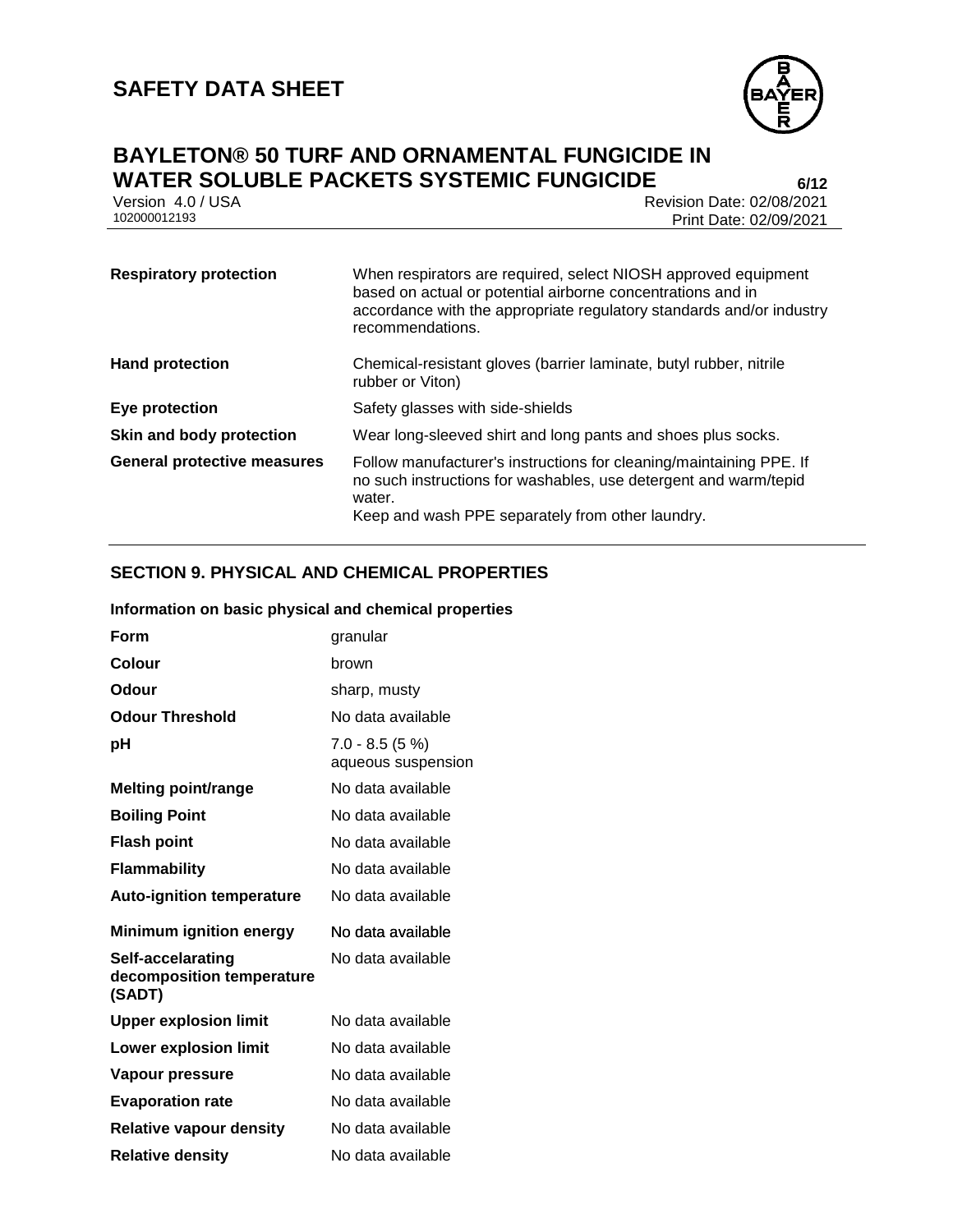

# **BAYLETON® 50 TURF AND ORNAMENTAL FUNGICIDE IN WATER SOLUBLE PACKETS SYSTEMIC FUNGICIDE**<br>**1/12** Version 4.0 / USA<br>**Revision Date: 02/08/2021**

Version 4.0 / USA Revision Date: 02/08/2021<br>102000012193 Print Date: 02/09/2021 Print Date: 02/09/2021

| <b>Density</b>                                    | No data available                       |
|---------------------------------------------------|-----------------------------------------|
| <b>Bulk density</b>                               | $0.56 - 0.59$ g/cm <sup>3</sup> (loose) |
| <b>Water solubility</b>                           | dispersible                             |
| <b>Partition coefficient: n-</b><br>octanol/water | No data available                       |
| Viscosity, dynamic                                | No data available                       |
| <b>Viscosity, kinematic</b>                       | No data available                       |
| <b>Oxidizing properties</b>                       | No data available                       |
| <b>Explosivity</b>                                | Dust may form explosive mixture in air. |

### **SECTION 10: STABILITY AND REACTIVITY**

| <b>Reactivity</b>                            |                                                                                         |
|----------------------------------------------|-----------------------------------------------------------------------------------------|
| <b>Thermal decomposition</b>                 | Stable under normal conditions.                                                         |
| <b>Chemical stability</b>                    | Stable under recommended storage conditions.                                            |
| <b>Possibility of hazardous</b><br>reactions | No hazardous reactions when stored and handled according to<br>prescribed instructions. |
| <b>Conditions to avoid</b>                   | Exposure to moisture.<br>Heat, flames and sparks.                                       |
| Incompatible materials                       | Strong oxidizing agents, Acids                                                          |
| <b>Hazardous decomposition</b><br>products   | No decomposition products expected under normal conditions of use.                      |

### **SECTION 11: TOXICOLOGICAL INFORMATION**

| <b>Exposure routes</b>               | Eye contact, Skin contact, Inhalation, Skin Absorption                                                                               |  |  |
|--------------------------------------|--------------------------------------------------------------------------------------------------------------------------------------|--|--|
| <b>Immediate Effects</b>             |                                                                                                                                      |  |  |
| <b>Skin</b>                          | Harmful if absorbed through skin. Prolonged or frequently repeated<br>skin contact may cause allergic reactions in some individuals. |  |  |
| Ingestion                            | Harmful if swallowed.                                                                                                                |  |  |
| <b>Inhalation</b>                    | Harmful if inhaled.                                                                                                                  |  |  |
| Information on toxicological effects |                                                                                                                                      |  |  |
| <b>Acute oral toxicity</b>           | LD50 (male Rat) 812 mg/kg                                                                                                            |  |  |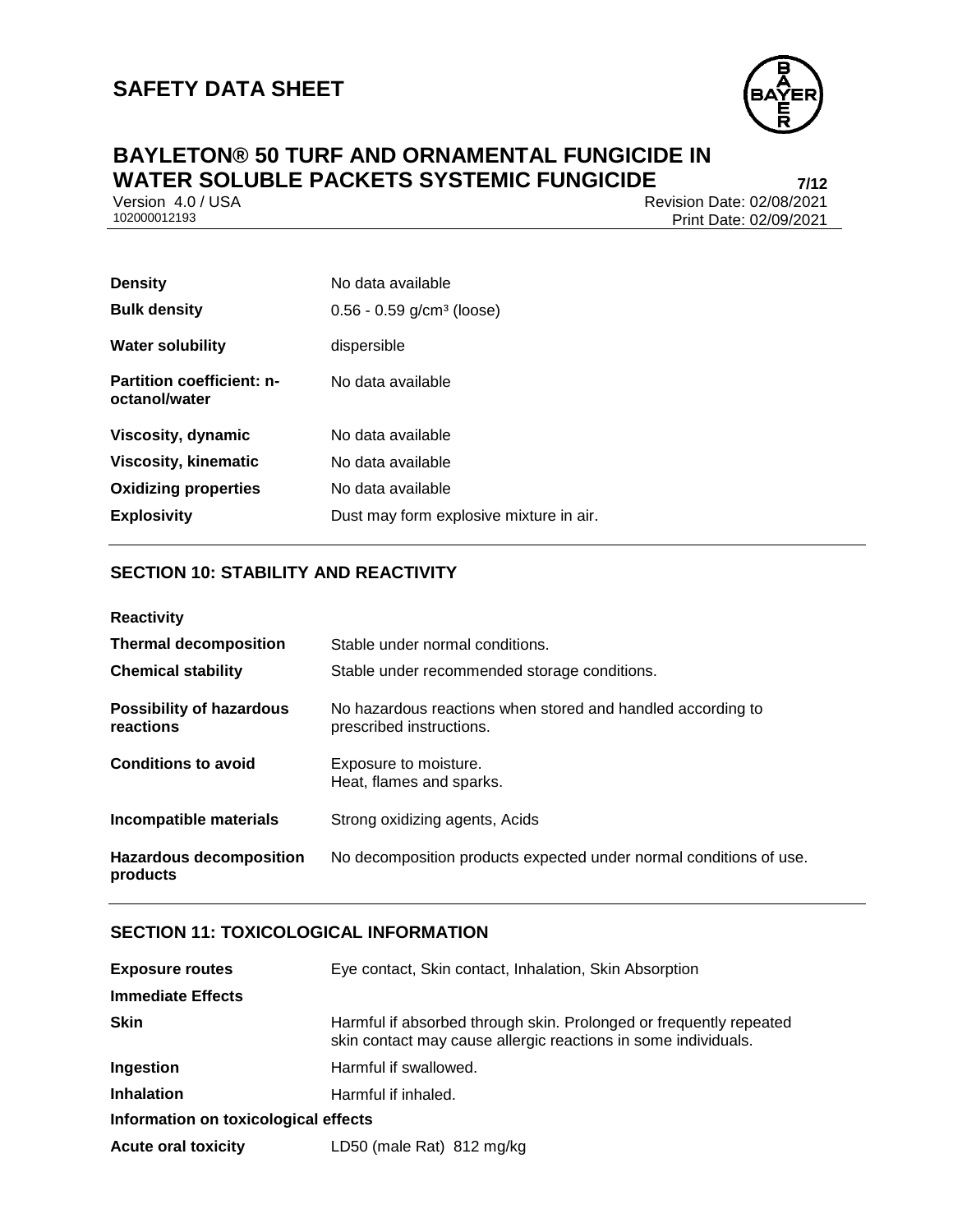

### **BAYLETON® 50 TURF AND ORNAMENTAL FUNGICIDE IN WATER SOLUBLE PACKETS SYSTEMIC FUNGICIDE 8/12**

Version 4.0 / USA Revision Date: 02/08/2021 Print Date: 02/09/2021

|                                             | LDJV (ICIIIAIC INAI) - 1,470 IIIQ/NG                                                                              |
|---------------------------------------------|-------------------------------------------------------------------------------------------------------------------|
| <b>Acute inhalation toxicity</b>            | LC50 (male/female combined Rat) $>$ 3.5 mg/l<br>Exposure time: 4 h<br>Determined in the form of dust.<br>(actual) |
| <b>Acute dermal toxicity</b>                | LD50 (male/female combined Rat) $>$ 2,000 mg/kg<br>LD50 (male/female combined Rabbit) $>$ 2,000 mg/kg             |
| <b>Skin corrosion/irritation</b>            | slight irritation (Rabbit)                                                                                        |
| Serious eye damage/eye<br>irritation        | Minimally irritating. (Rabbit)                                                                                    |
| <b>Respiratory or skin</b><br>sensitisation | Skin: Sensitising (Guinea pig)<br>The value mentioned relates to the active ingredient triadimefon.               |

 $LDEO$  (female  $Det$ ) 1,470 mg/kg

#### **Assessment STOT Specific target organ toxicity – single exposure**

Triadimefon: Based on available data, the classification criteria are not met.

#### **Assessment STOT Specific target organ toxicity – repeated exposure**

Triadimefon did not cause specific target organ toxicity in experimental animal studies.

#### **Assessment mutagenicity**

Triadimefon was not mutagenic or genotoxic in a battery of in vitro and in vivo tests.

#### **Assessment carcinogenicity**

Triadimefon was not carcinogenic in a lifetime feeding study in rats. Triadimefon caused an increased incidence of tumours in mice in the following organ(s): Liver. The mechanism that triggers these tumours is not relevant to humans.

#### **ACGIH**

| Crystalline quartz (respirable) | 14808-60-7 | Group A2              |
|---------------------------------|------------|-----------------------|
| <b>NTP</b>                      |            |                       |
| Crystalline quartz (respirable) | 14808-60-7 |                       |
| <b>IARC</b>                     |            |                       |
| Crystalline quartz (respirable) | 14808-60-7 | Overall evaluation: 1 |
| <b>OSHA</b>                     |            |                       |

None.

#### **Assessment toxicity to reproduction**

Triadimefon caused reproduction toxicity in a two-generation study in rats only at dose levels also toxic to the parent animals. Triadimefon caused reduced fertility, a reduced pup survival.

#### **Assessment developmental toxicity**

Triadimefon caused developmental toxicity in only at dose levels toxic to the dams. Triadimefon caused an increased incidence of non-specific malformations.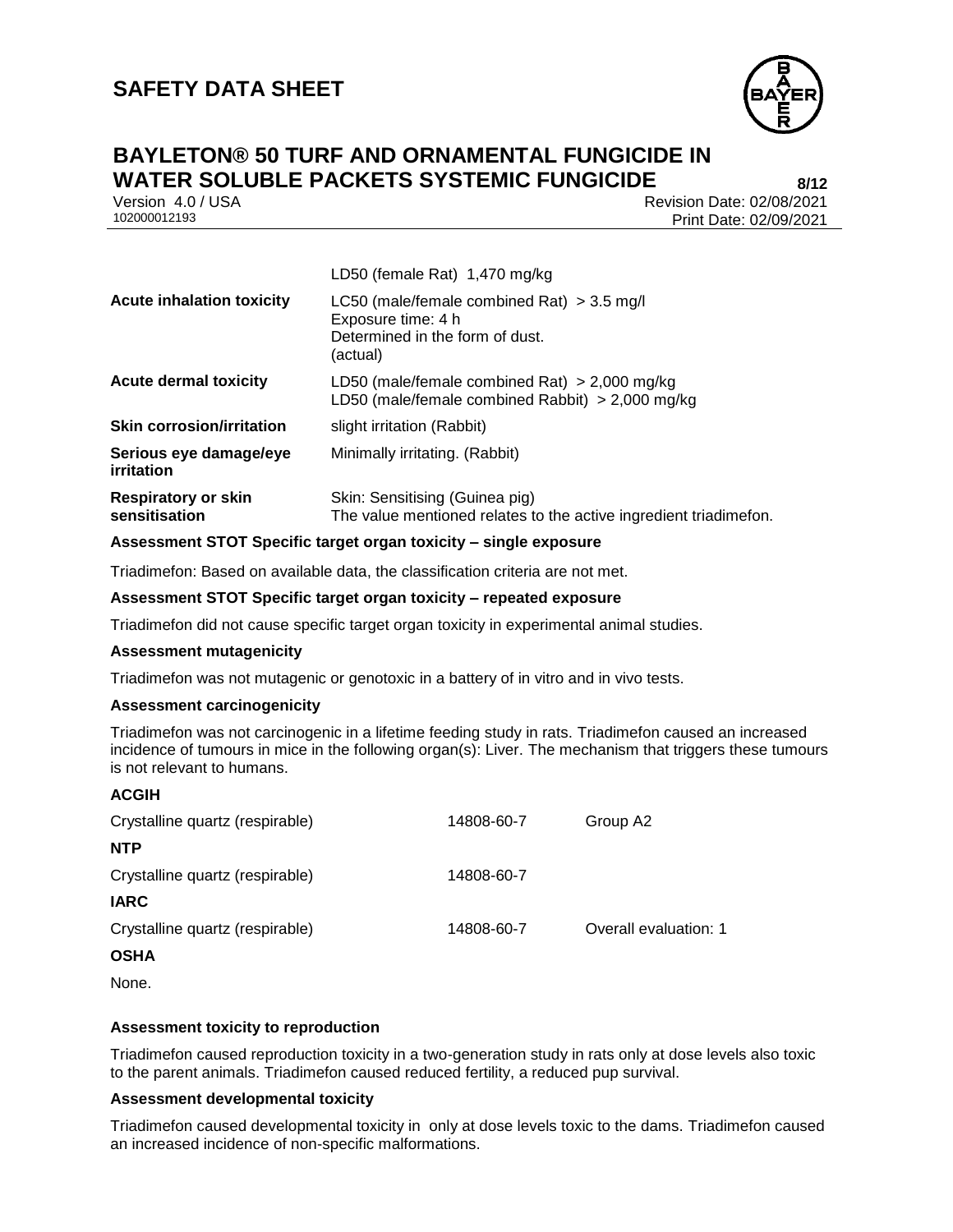

# **BAYLETON® 50 TURF AND ORNAMENTAL FUNGICIDE IN WATER SOLUBLE PACKETS SYSTEMIC FUNGICIDE 9/12**

Version 4.0 / USA Revision Date: 02/08/2021<br>102000012193 Print Date: 02/09/2021 Print Date: 02/09/2021

#### **Further information**

Acute toxicity studies have not been performed on this product as formulated. Acute toxicity studies have been bridged from a similar formulation(s). The non-acute information pertains to the active ingredient(s).

### **SECTION 12: ECOLOGICAL INFORMATION**

| <b>Toxicity to fish</b>                     | LC50 (Oncorhynchus mykiss (rainbow trout)) 4.08 mg/l<br>Exposure time: 96 h<br>The value mentioned relates to the active ingredient triadimefon.                                                                                                                                                                                                                                                                                                                                   |  |  |
|---------------------------------------------|------------------------------------------------------------------------------------------------------------------------------------------------------------------------------------------------------------------------------------------------------------------------------------------------------------------------------------------------------------------------------------------------------------------------------------------------------------------------------------|--|--|
| <b>Toxicity to aquatic</b><br>invertebrates | EC50 (Daphnia magna (Water flea)) 7.16 mg/l<br>Exposure time: 48 h<br>The value mentioned relates to the active ingredient triadimefon.                                                                                                                                                                                                                                                                                                                                            |  |  |
| <b>Toxicity to aquatic plants</b>           | IC50 (Raphidocelis subcapitata (freshwater green alga)) 2.01 mg/l<br>Exposure time: 120 h<br>The value mentioned relates to the active ingredient triadimefon.                                                                                                                                                                                                                                                                                                                     |  |  |
| <b>Biodegradability</b>                     | Triadimefon:<br>Not rapidly biodegradable                                                                                                                                                                                                                                                                                                                                                                                                                                          |  |  |
| Koc                                         | Triadimefon: Koc: 150 - 510                                                                                                                                                                                                                                                                                                                                                                                                                                                        |  |  |
| <b>Bioaccumulation</b>                      | Triadimefon: Bioconcentration factor (BCF) 31<br>Does not bioaccumulate.                                                                                                                                                                                                                                                                                                                                                                                                           |  |  |
| <b>Mobility in soil</b>                     | Triadimefon: Moderately mobile in soils                                                                                                                                                                                                                                                                                                                                                                                                                                            |  |  |
| <b>Results of PBT and vPvB assessment</b>   |                                                                                                                                                                                                                                                                                                                                                                                                                                                                                    |  |  |
| PBT and vPvB assessment                     | Triadimefon: This substance is not considered to be persistent,<br>bioaccumulative and toxic (PBT). This substance is not considered to be<br>very persistent and very bioaccumulative (vPvB).                                                                                                                                                                                                                                                                                     |  |  |
| <b>Environmental precautions</b>            | Do not apply directly to water, to areas where surface water is present<br>or to intertidal areas below the mean high water mark.<br>Do not contaminate surface or ground water by cleaning equipment or<br>disposal of wastes, including equipment wash water.<br>Do not apply when weather conditions favor runoff or drift.<br>Drift and runoff from treated areas may be hazardous to aquatic<br>organisms in adjacent sites.<br>Apply this product as specified on the label. |  |  |

### **SECTION 13: DISPOSAL CONSIDERATIONS**

**Waste treatment methods**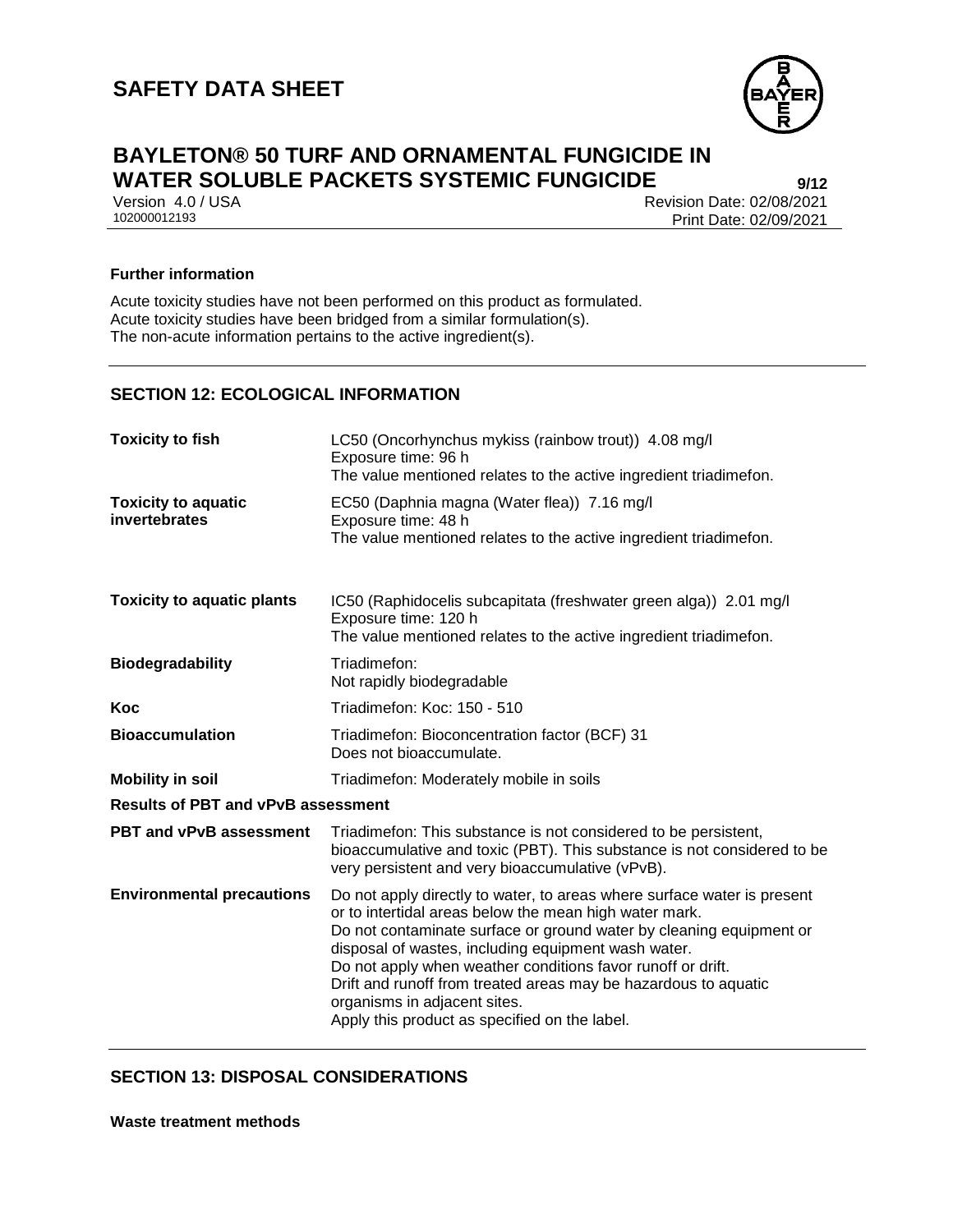

### **BAYLETON® 50 TURF AND ORNAMENTAL FUNGICIDE IN WATER SOLUBLE PACKETS SYSTEMIC FUNGICIDE**

Version 4.0 / USA Revision Date: 02/08/2021<br>102000012193 Print Date: 02/09/2021 Print Date: 02/09/2021

| <b>Product</b>                | Dispose in accordance with all local, state/provincial and federal<br>regulations.<br>Follow container label instructions for disposal of wastes generated<br>during use in compliance with the product label.                                                                                                                                                    |
|-------------------------------|-------------------------------------------------------------------------------------------------------------------------------------------------------------------------------------------------------------------------------------------------------------------------------------------------------------------------------------------------------------------|
| <b>Contaminated packaging</b> | Do not re-use empty containers.<br>Triple rinse containers.<br>Completely empty container into application equipment, then dispose of<br>empty container in a sanitary landfill, by incineration or by other<br>procedures approved by state/provincial and local authorities.<br>If burned, stay out of smoke.<br>Follow advice on product label and/or leaflet. |
| <b>RCRA Information</b>       | Characterization and proper disposal of this material as a special or<br>hazardous waste is dependent upon Federal, State and local laws and<br>are the user's responsibility. RCRA classification may apply.                                                                                                                                                     |

### **SECTION 14: TRANSPORT INFORMATION**

| 49CFR                | Not dangerous goods / not hazardous material          |  |
|----------------------|-------------------------------------------------------|--|
| <b>IMDG</b>          |                                                       |  |
| UN number            | 3077                                                  |  |
| Class                | 9                                                     |  |
| Packaging group      | Ш                                                     |  |
| Marine pollutant     | <b>YES</b>                                            |  |
| Proper shipping name | ENVIRONMENTALLY HAZARDOUS SUBSTANCE, SOLID,<br>N.O.S. |  |
|                      | (TRIADIMEFON MIXTURE)                                 |  |
| <b>IATA</b>          |                                                       |  |
| UN number            | 3077                                                  |  |
| <b>Class</b>         | 9                                                     |  |
| Dookoging aroun      | ш                                                     |  |

| Class                    | 9                                           |
|--------------------------|---------------------------------------------|
| Packaging group          | Ш                                           |
| Environm. Hazardous Mark | YES                                         |
| Proper shipping name     | ENVIRONMENTALLY HAZARDOUS SUBSTANCE, SOLID, |
|                          | N.O.S.                                      |
|                          | (TRIADIMEFON MIXTURE)                       |

This transportation information is not intended to convey all specific regulatory information relating to this product. It does not address regulatory variations due to package size or special transportation requirements.

| Freight Classification: |  |
|-------------------------|--|
|-------------------------|--|

INSECTICIDES OR FUNGICIDES, N.O.I., OTHER THAN POISON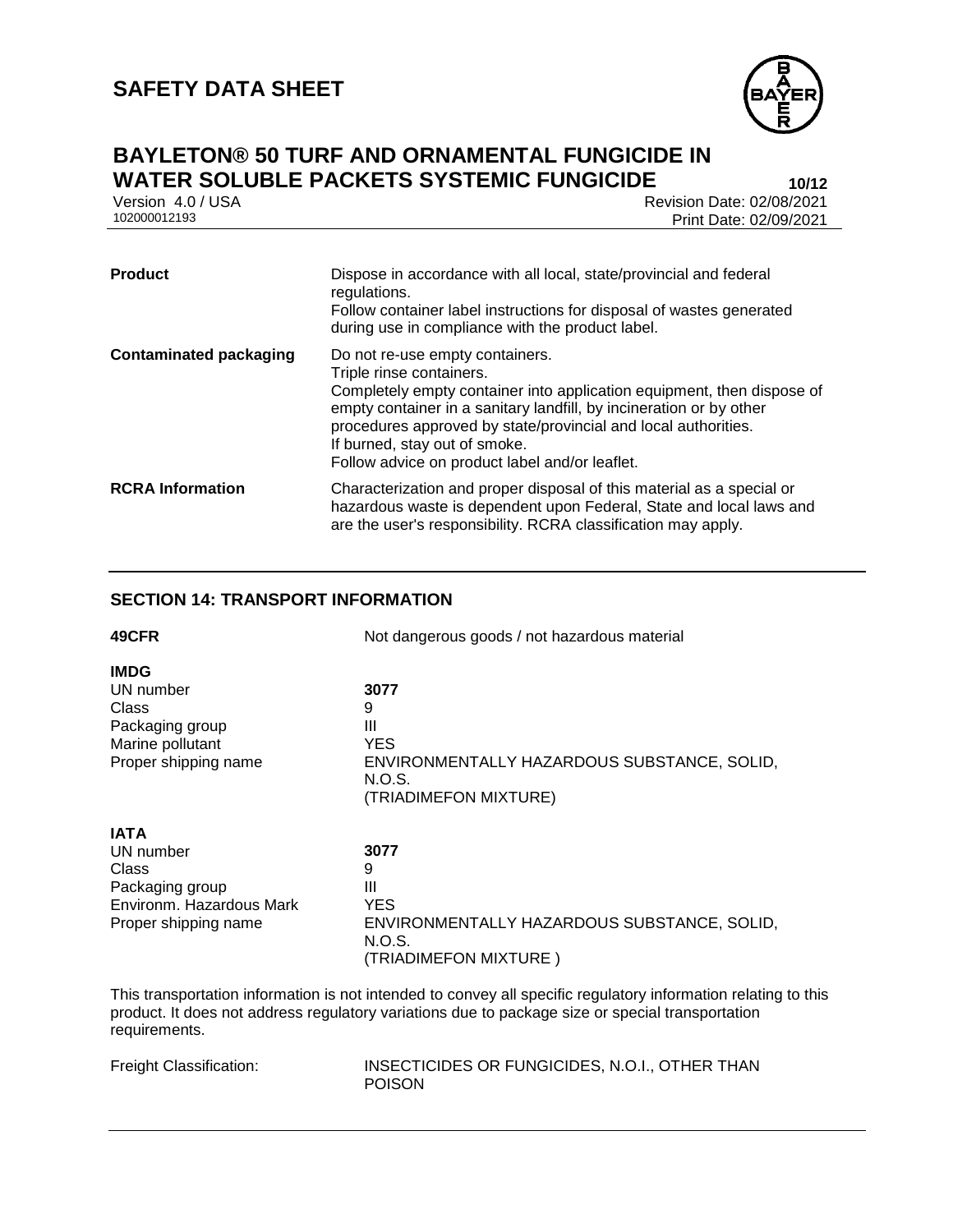

# **BAYLETON® 50 TURF AND ORNAMENTAL FUNGICIDE IN WATER SOLUBLE PACKETS SYSTEMIC FUNGICIDE 11/12**

Version 4.0 / USA Revision Date: 02/08/2021<br>102000012193 Print Date: 02/09/2021 Print Date: 02/09/2021

### **SECTION 15: REGULATORY INFORMATION**

| <b>EPA Registration No.</b><br><b>US Federal Regulations</b>                              | 432-1360 |            |                                                                                                      |
|-------------------------------------------------------------------------------------------|----------|------------|------------------------------------------------------------------------------------------------------|
| <b>TSCA list</b>                                                                          |          |            |                                                                                                      |
| Kaolin                                                                                    |          | 1332-58-7  |                                                                                                      |
| Sodium lignosulphonate                                                                    |          | 8061-51-6  |                                                                                                      |
| Sodium aluminium silicate                                                                 |          | 1344-00-9  |                                                                                                      |
| Sodium dodecylbenzenesulfonate                                                            |          | 25155-30-0 |                                                                                                      |
|                                                                                           |          |            | US. Toxic Substances Control Act (TSCA) Section 12(b) Export Notification (40 CFR 707, Subpt D)      |
| No export notification needs to be made.                                                  |          |            |                                                                                                      |
| SARA Title III - Section 302 - Notification and Information                               |          |            |                                                                                                      |
| Not applicable.<br><b>SARA Title III - Section 313 - Toxic Chemical Release Reporting</b> |          |            |                                                                                                      |
| Yes                                                                                       |          |            |                                                                                                      |
|                                                                                           |          |            |                                                                                                      |
| <b>US States Regulatory Reporting</b><br><b>CA Prop65</b>                                 |          |            |                                                                                                      |
|                                                                                           |          |            | WARNING: This product contains a chemical known to the State of California to cause cancer. For more |
| information go to www.P65Warnings.ca.gov.                                                 |          |            |                                                                                                      |
| Crystalline quartz (respirable)                                                           |          | 14808-60-7 |                                                                                                      |
|                                                                                           |          |            |                                                                                                      |
| other reproductive harm. For more information go to www.P65Warnings.ca.gov.               |          |            | WARNING: This product contains a chemical known to the State of California to cause birth defects or |
| Triadimefon                                                                               |          | 43121-43-3 | Male reproductive toxin.                                                                             |
| Triadimefon                                                                               |          | 43121-43-3 | Developmental toxin.                                                                                 |
| Triadimefon                                                                               |          | 43121-43-3 | Female reproductive toxin.                                                                           |
|                                                                                           |          |            |                                                                                                      |
| <b>US State Right-To-Know Ingredients</b>                                                 |          |            |                                                                                                      |
| Triadimefon                                                                               |          | 43121-43-3 | <b>NJ</b>                                                                                            |
| Kaolin                                                                                    |          | 1332-58-7  | MN, RI                                                                                               |
| Sodium aluminium silicate                                                                 |          | 1344-00-9  | CA                                                                                                   |
| Sodium dodecylbenzenesulfonate                                                            |          | 25155-30-0 | CA, CT, IL, NJ                                                                                       |
| <b>Environmental</b>                                                                      |          |            |                                                                                                      |
| <b>CERCLA</b>                                                                             |          |            |                                                                                                      |
| Yes                                                                                       |          |            |                                                                                                      |
| Sodium dodecylbenzenesulfonate<br>Listed                                                  |          | 25155-30-0 |                                                                                                      |
| Clean Water Section 307(a)(1)                                                             |          |            |                                                                                                      |
| None.                                                                                     |          |            |                                                                                                      |
| Safe Drinking Water Act Maximum Contaminant Levels                                        |          |            |                                                                                                      |
| None.                                                                                     |          |            |                                                                                                      |
|                                                                                           |          |            |                                                                                                      |

#### **EPA/FIFRA Information:**

This chemical is a pesticide product registered by the Environmental Protection Agency and is subject to certain labeling requirements under federal pesticide law. These requirements differ from the classification